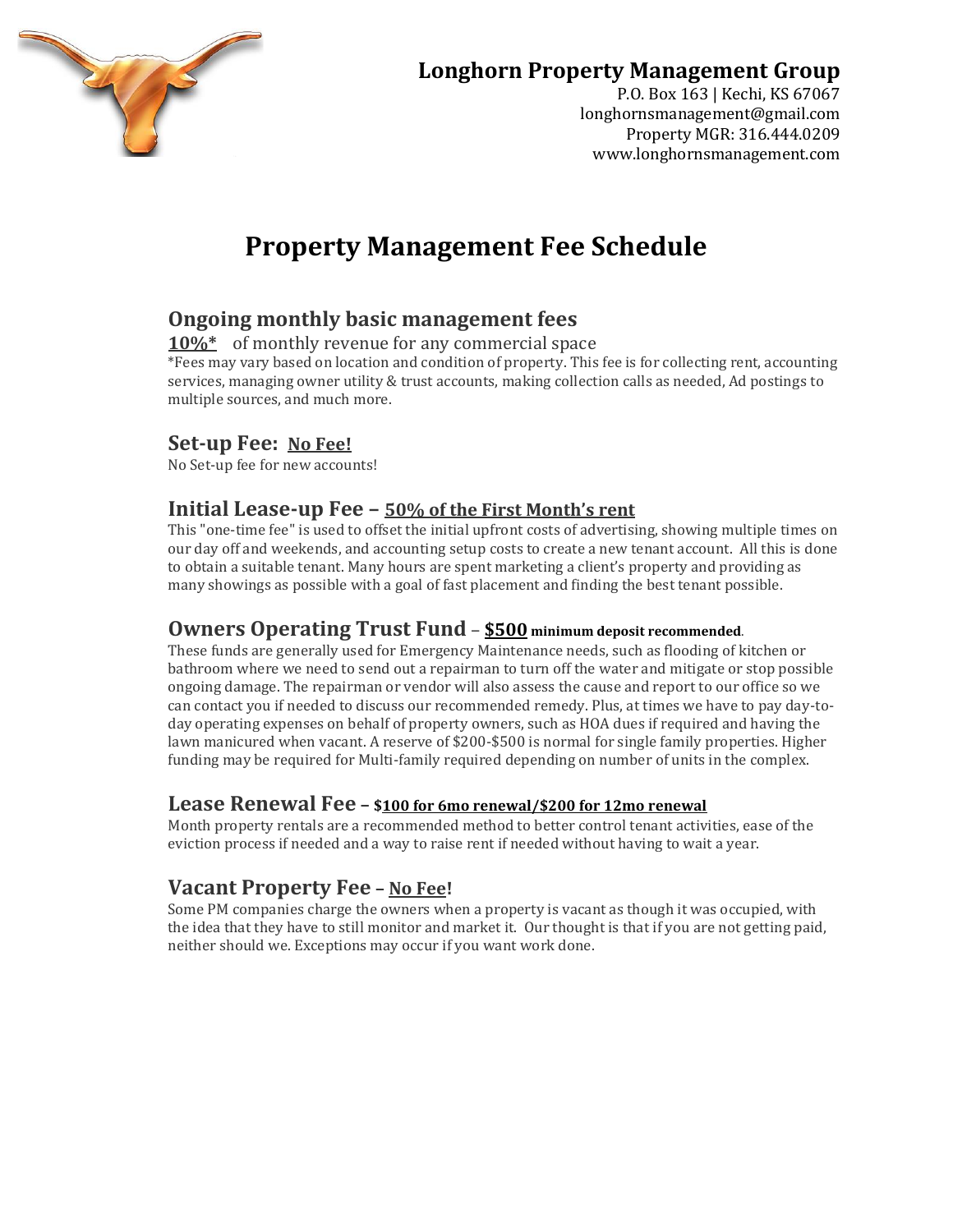

## **Longhorn Property Management Group**

P.O. Box 163 | Kechi, KS 67067 longhornsmanagement@gmail.com Property MGR: 316.444.0209 www.longhornsmanagement.com

# **Property Management Fee Schedule**

#### **Notices & Legal Doc Fees – No Fee!**

Exception: If a tenant does NOT pay these costs, as happens sometimes with an eviction, the owner must pay these costs, but these go to collection and owners are refunded contingent on the amount we collect back. Includes Process Server Fees, etc.

#### **Annual Accounting Fee – \$250 once a year**

Owner files with year-end data. This year end fee is assessed to each property to;

- --Cover our internal audit & preparation of annual owner statements.
- --Review to ensure compliance with Federal and State laws.
- --Federal 1099 Tax forms preparation and mail out costs.
- --Costs of updating software with new laws, rules & regulations.

#### **Property Inspection Fee – No Fee!**

Our property managers will do a photo and walk through inspection at move-in then again every 6 months, and at the end of each residency. Exception: \$50 trip fee + mileage will be charged if owner requests more than one inspection in the 6-month period or requests inspections outside the scope of our checklist. Inspections are structed from our comprehensive inspection checklist.

#### **Eviction Costs/Fees — FREE for the first \$100 in internal costs**

such as postings, letters to tenants and personal visits to collect etc. **Full evictions** can cost owners from \$200 to \$900 if our own internal efforts do not succeed. Estimated average costs/fees include but are not limited to serving notices, Attorney fees, court appearances, evictions, etc. Process Servers and other hourly rates are typically \$35-\$65. We use local Attorneys for our Evictions. Owners must pay for any and all eviction costs as needed, then we will attempt to collect that cost back from a tenant through collection efforts and garnishment of wages.

#### **Cancellation Fee –No Fee!**\*

If cancellation is after the 12month term has expired. Exception: we require a 30 day notice in writing, plus rental is vacant with no approved applicant. \*Note: If we have rented the property or have an approved applicant, or have curated an applicant, then the cancellation fee will be per the contracted agreement or \$500, whichever is greater. Your PM Services contract is extended on a month to month basis after the 1st 12 months but you may still cancel with 30-day notice in writing.

#### **Unpaid Invoice Fee – No Fee!**

If paid within 30 days of date of invoice. This is a service charge (typically 18%) that is added each month to any unpaid invoices that are past due where owners owe us money.